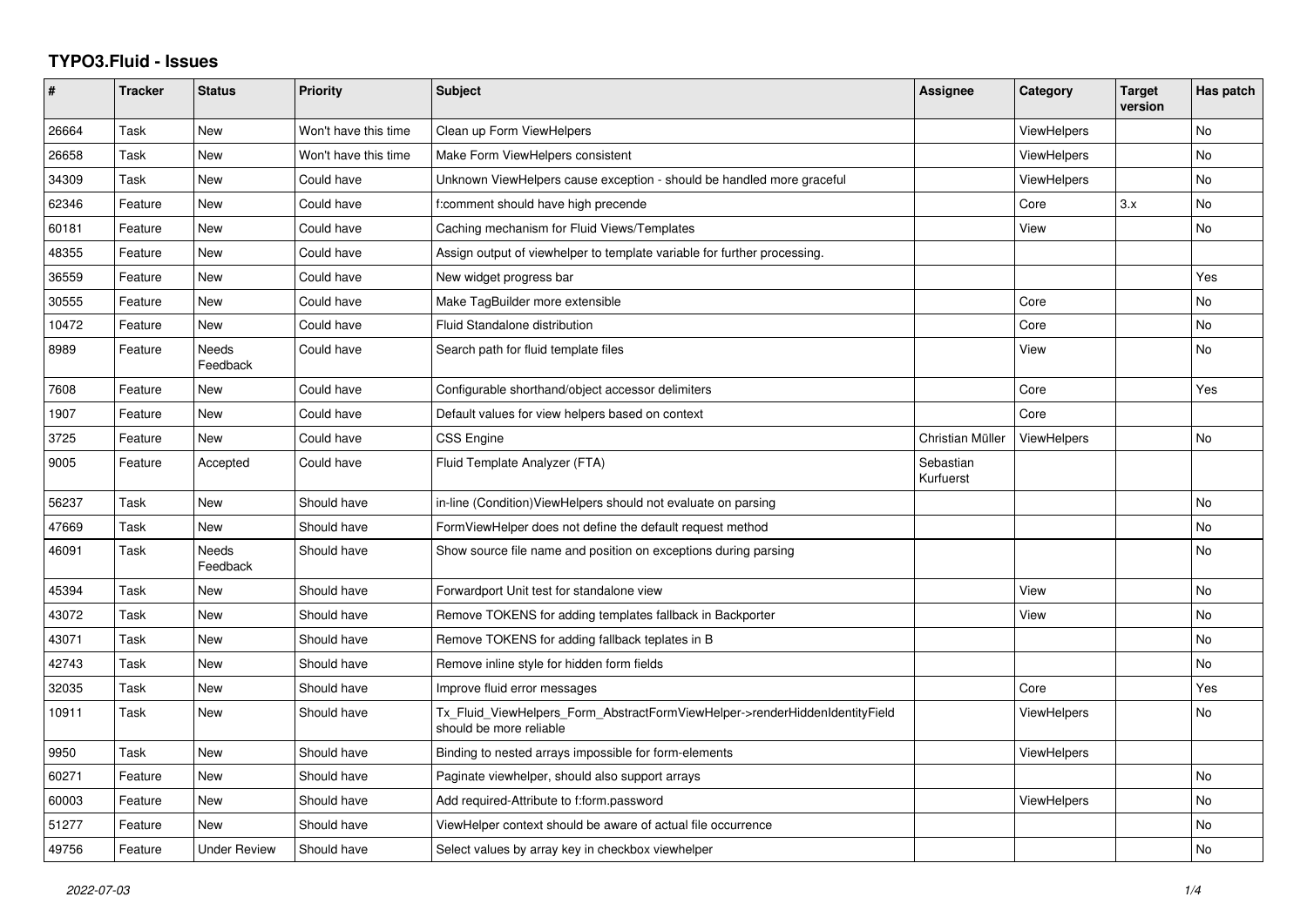| #     | <b>Tracker</b> | <b>Status</b>       | <b>Priority</b> | <b>Subject</b>                                                                            | <b>Assignee</b> | Category    | <b>Target</b><br>version | Has patch |
|-------|----------------|---------------------|-----------------|-------------------------------------------------------------------------------------------|-----------------|-------------|--------------------------|-----------|
| 46545 | Feature        | New                 | Should have     | Better support for arrays in options of SelectViewHelper                                  |                 |             |                          | <b>No</b> |
| 46257 | Feature        | Under Review        | Should have     | Add escape sequence support for Fluid                                                     |                 | Core        |                          | No        |
| 45345 | Feature        | Needs<br>Feedback   | Should have     | Easy to use comments for fluid that won't show in output                                  |                 |             |                          |           |
| 45153 | Feature        | New                 | Should have     | f:be.menus.actionMenuItem - Detection of the current select option is insufficient        |                 |             |                          | No        |
| 42397 | Feature        | <b>New</b>          | Should have     | Missing viewhelper for general links                                                      |                 |             |                          | No        |
| 40081 | Feature        | New                 | Should have     | Allow assigned variables as keys in arrays                                                |                 |             |                          | No        |
| 39936 | Feature        | New                 | Should have     | registerTagAttribute should handle default values                                         |                 | ViewHelpers |                          | No        |
| 38130 | Feature        | New                 | Should have     | Checkboxes and multiple select fields should have an assignable default value             |                 |             |                          | No        |
| 36410 | Feature        | New                 | Should have     | Allow templates to send arguments back to layout                                          |                 | ViewHelpers |                          | No        |
| 33215 | Feature        | New                 | Should have     | RFC: Dynamic values in ObjectAccess paths                                                 |                 |             |                          | No        |
| 31955 | Feature        | New                 | Should have     | f:uri.widget                                                                              |                 | Widgets     |                          | No        |
| 9514  | Feature        | New                 | Should have     | Support explicit Array Arguments for ViewHelpers                                          |                 |             |                          |           |
| 4704  | Feature        | New                 | Should have     | Improve parsing exception messages                                                        |                 | Core        |                          |           |
| 3291  | Feature        | Needs<br>Feedback   | Should have     | Cacheable viewhelpers                                                                     |                 |             |                          | No        |
| 65424 | Bug            | <b>Under Review</b> | Should have     | SelectViewHelper must respect option(Value Label)Field for arrays                         |                 | ViewHelpers |                          | No        |
| 58983 | Bug            | New                 | Should have     | format.date does not respect linebreaks and throws exception                              |                 |             |                          | No        |
| 58921 | Bug            | New                 | Should have     | f:form.* VHs crash if NOT inside f:form but followed by f:form                            |                 |             |                          | No        |
| 54284 | Bug            | New                 | Should have     | Default Option for Switch/Case VH                                                         |                 | ViewHelpers |                          | No        |
| 52591 | Bug            | <b>New</b>          | Should have     | The Pagination Widget broken for joined objects                                           |                 |             |                          | No        |
| 52536 | Bug            | <b>Under Review</b> | Should have     | Errorclass not set if no property-attribute set                                           |                 |             |                          |           |
| 52419 | Bug            | New                 | Should have     | Wrong PHPDocs notation for default value inline f:translate viewhelper                    |                 |             | 2.0                      | No        |
| 50888 | Bug            | <b>Under Review</b> | Should have     | WSOD by changing name of section and if Fluid caches are generated                        |                 |             |                          | No        |
| 49600 | Bug            | <b>New</b>          | Should have     | f:form tag shown as a HTML on frontend                                                    |                 | ViewHelpers |                          | No        |
| 47006 | Bug            | <b>Under Review</b> | Should have     | widget identifier are not unique                                                          |                 |             |                          | No        |
| 46289 | Bug            | Needs<br>Feedback   | Should have     | Enable Escaping Interceptor in XML request format                                         |                 | View        | 2.0.1                    | No        |
| 44234 | <b>Bug</b>     | <b>Under Review</b> | Should have     | selectViewHelper's sorting does not respect locale collation                              |                 | ViewHelpers | 2.1                      | No        |
| 39990 | <b>Bug</b>     | New                 | Should have     | Same form twice in one template: hidden fields for empty values are only rendered<br>once |                 | Core        |                          | No        |
| 37619 | Bug            | New                 | Should have     | Fatal Error when using variable in name attribute of Section ViewHelper                   |                 | ViewHelpers |                          | No        |
| 36655 | Bug            | New                 | Should have     | Pagination Links                                                                          |                 | Widgets     |                          | No        |
| 34682 | <b>Bug</b>     | <b>Under Review</b> | Should have     | Radio Button missing checked on validation error                                          |                 | ViewHelpers |                          | No        |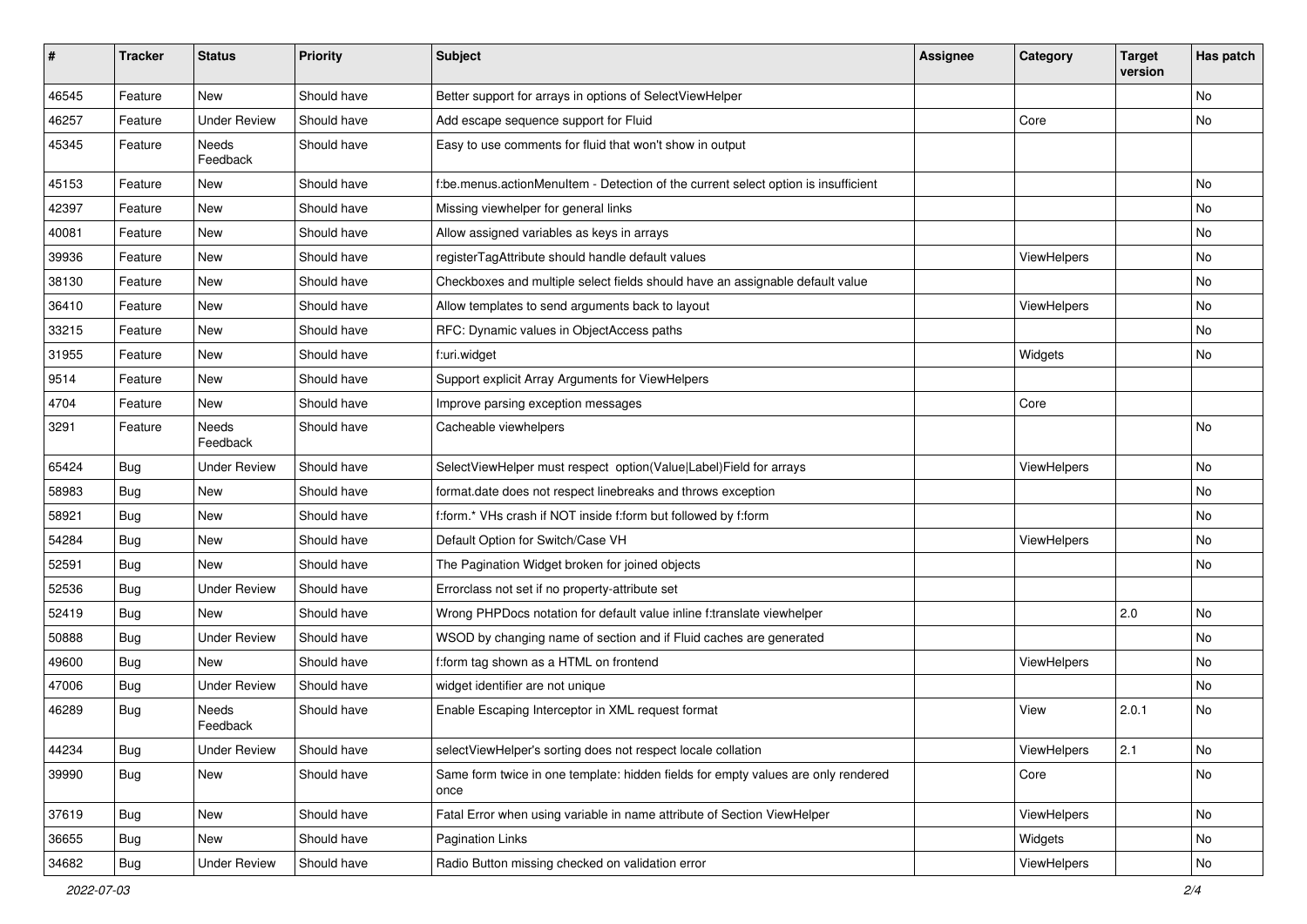| ∦     | <b>Tracker</b> | <b>Status</b>            | <b>Priority</b> | Subject                                                                                                     | <b>Assignee</b>             | Category    | <b>Target</b><br>version | Has patch |
|-------|----------------|--------------------------|-----------------|-------------------------------------------------------------------------------------------------------------|-----------------------------|-------------|--------------------------|-----------|
| 30937 | Bug            | New                      | Should have     | CropViewHelper stringToTruncate can't be supplied so it can't be easily extended                            |                             | ViewHelpers |                          | Yes       |
| 28554 | <b>Bug</b>     | New                      | Should have     | (v4) implement feature flag to disable caching                                                              |                             |             |                          | No        |
| 28553 | Bug            | New                      | Should have     | improve XHProf test setup                                                                                   |                             |             |                          | No        |
| 28552 | Bug            | New                      | Should have     | (v5) write ViewHelper test for compiled run; adjust functional test to do two passes<br>(uncached & cached) |                             |             |                          | No        |
| 28550 | Bug            | New                      | Should have     | (v4) make widgets cacheable, i.e. not implement childnodeaccess interface                                   |                             |             |                          | No        |
| 28549 | Bug            | New                      | Should have     | make widgets cacheable, i.e. not implement childnodeaccess interface                                        |                             |             |                          | No        |
| 13045 | <b>Bug</b>     | New                      | Should have     | Entity decode of strings are different between if-conditions and output of variable                         |                             |             |                          |           |
| 8648  | Bug            | New                      | Should have     | format.crop ViewHelper should support all features of the crop stdWrap function                             |                             | ViewHelpers |                          | No        |
| 3481  | <b>Bug</b>     | New                      | Should have     | Use ViewHelperVariableContainer in PostParseFacet                                                           |                             | Core        |                          | No        |
| 54195 | Task           | New                      | Should have     | Rename and move FormViewHelper's errorClass value, currently 'f3-form-error'                                | Adrian Föder                | ViewHelpers |                          | No        |
| 58862 | Bug            | Needs<br>Feedback        | Should have     | FormViewHelper doesn't accept NULL as value for \$arguments                                                 | Bastian<br>Waidelich        | ViewHelpers |                          | Yes       |
| 53806 | Bug            | <b>Under Review</b>      | Should have     | Paginate widget maximumNumberOfLinks rendering wrong number of links                                        | Bastian<br>Waidelich        | Widgets     |                          | No        |
| 55008 | Bug            | <b>Under Review</b>      | Should have     | Interceptors should be used in Partials                                                                     | Christian Müller            |             |                          | No        |
| 37095 | Feature        | New                      | Should have     | It should be possible to set a different template on a Fluid TemplateView inside an<br>action               | Christopher<br>Hlubek       |             |                          | No        |
| 8491  | Task           | Needs<br>Feedback        | Should have     | link.action and uri.action differ in absolute argument                                                      | Karsten<br>Dambekalns       | ViewHelpers |                          | <b>No</b> |
| 43346 | Feature        | <b>Under Review</b>      | Should have     | Allow property mapping configuration via template                                                           | Karsten<br>Dambekalns       | ViewHelpers | 2.1                      | <b>No</b> |
| 36662 | Bug            | <b>Needs</b><br>Feedback | Should have     | Checked state isn't always correct when property is collection                                              | Kevin Ulrich<br>Moschallski | ViewHelpers | 1.1.1                    | <b>No</b> |
| 52640 | Feature        | <b>Under Review</b>      | Should have     | Create an UnlessViewHelper as opposite to the IfViewHelper                                                  | Marc Neuhaus                |             |                          | No        |
| 5933  | Feature        | Accepted                 | Should have     | Optional section rendering                                                                                  | Sebastian<br>Kurfuerst      | ViewHelpers |                          | No        |
| 40998 | <b>Bug</b>     | <b>Under Review</b>      | Should have     | Missing parent request namespaces in form field name prefix                                                 | Sebastian<br>Kurfuerst      | ViewHelpers | 1.1.1                    | No        |
| 28551 | Bug            | Accepted                 | Should have     | (v4) backport VHTest                                                                                        | Sebastian<br>Kurfuerst      |             |                          | <b>No</b> |
| 12863 | Bug            | New                      | Should have     | Attributes of a viewhelper can't contain a '-'                                                              | Sebastian<br>Kurfuerst      | Core        |                          | No        |
| 33394 | Feature        | Needs<br>Feedback        | Should have     | Logical expression parser for BooleanNode                                                                   | <b>Tobias Liebig</b>        | Core        |                          | No        |
| 5636  | Task           | <b>Under Review</b>      | Must have       | Form_RadioViewHelper and CheckBoxViewHelper miss check for existing object<br>before it is accessed.        |                             |             |                          | No        |